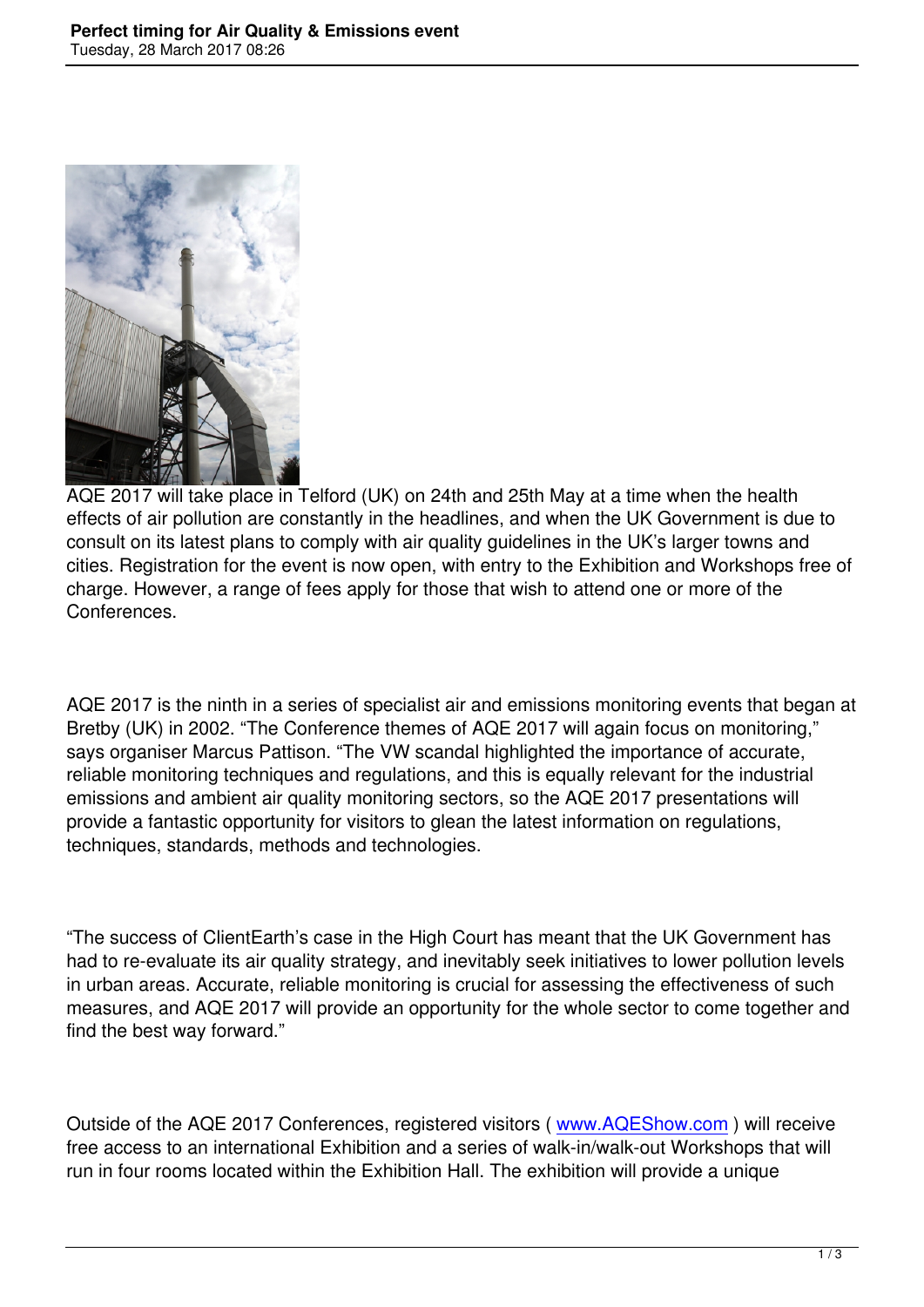opportunity to see most of the world's leading organisations in air quality and emissions monitoring products and services.

Visitors to AQE 2017 will include anyone with a professional interest in industrial emissions and ambient air quality. This will include the operators of regulated processes, regulators, environmental health officers, test houses, consultants, the media, researchers, academics, accreditation organisations, technology manufacturers and service providers.

The first day of the AQE2017 conference will address the monitoring of difficult gases and dust components in industrial emissions, with presentations from an international panel of experts covering subjects such as the Industrial Emissions Directive, EN Standards, NOx control strategies and the calibration and measurement of particulates at low concentrations.The afternoon sessions will also cover PM measurement in addition to mercury monitoring in the United States and techniques for the removal of H2S and mercury.

The morning of the second day of AQE 2017 will also feature a Conference with an emissions monitoring theme - theOrganics Recycling Group of the Renewable Energy Association will run a morning seminar on'Controlling and Monitoring Emissions on Waste Management Sites.'

On the second day, an ambient air quality monitoring conference developed in partnership with IAPSC (Investigation of Air Pollution Standing Conference),will cover: pervasive air quality monitoring; vehicle emissions monitoring and data management; and local air quality management and policy.

The first two presentations will provide information on pervasive monitoring in two Local Authority case studies and this will be followed by a presentation on Real World Emissions – the use of PEMS on heavy duty vehicles to assess the impact of technology and driving conditions on air quality in urban areas. Subsequent speakers will cover telematics in traffic-related air pollutionresearch and case studies on local plan development allocations, and air pollution reduction in Manchester. The final presentations will address air quality annual status reports andthe'National Clean Air Day: one day to inspire years of action.'

Summarising the importance of the event, Marcus Pattison says: "AQE 2017 provides an opportunity for experts from around the world to meet and share knowledge so that the quality